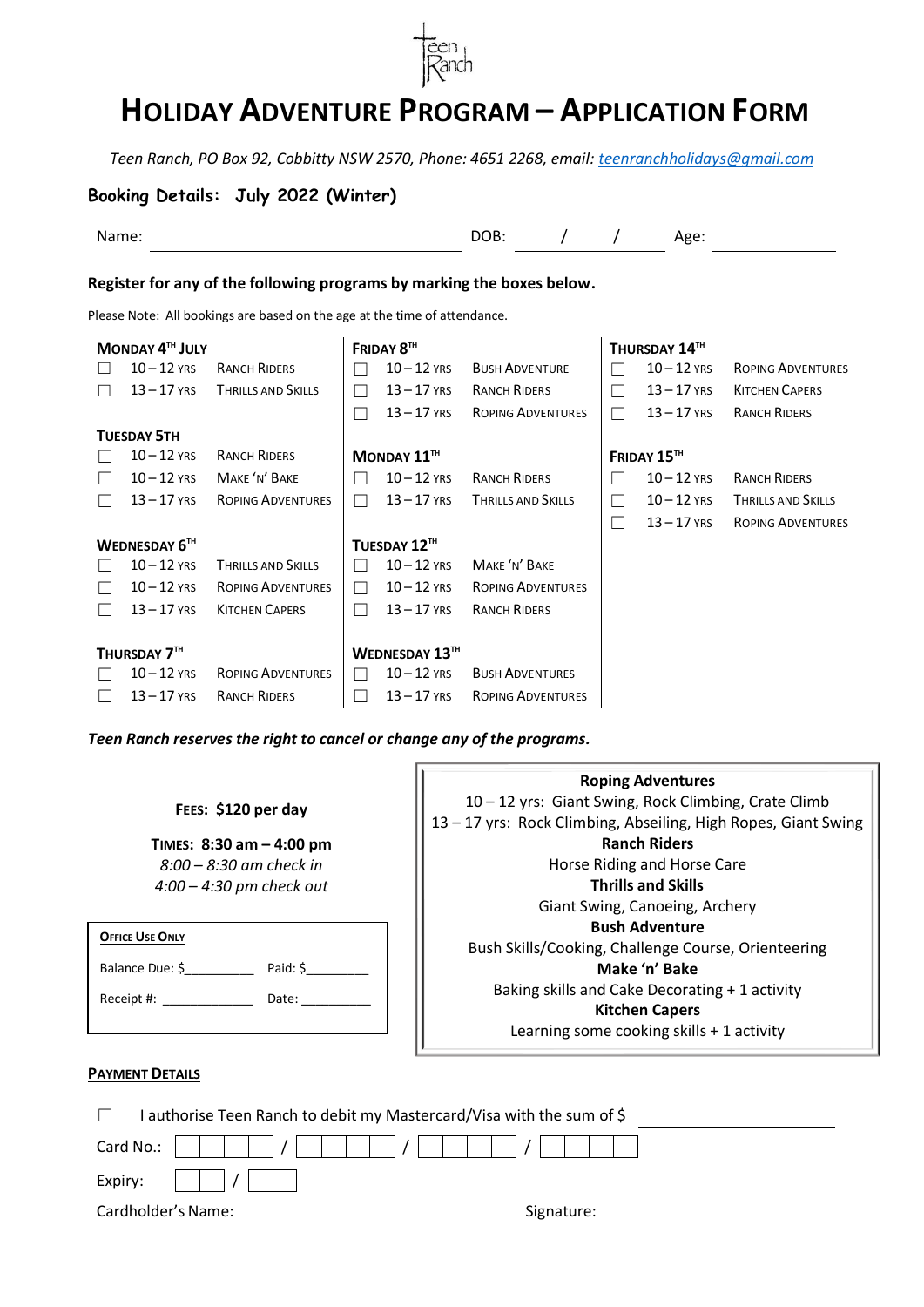#### **HEALTH AND EMERGENCY INFORMATION**

|                 |                          |                                                                                                                      |                                                                      | Post Code: ____________________                                                                          |  |  |  |  |
|-----------------|--------------------------|----------------------------------------------------------------------------------------------------------------------|----------------------------------------------------------------------|----------------------------------------------------------------------------------------------------------|--|--|--|--|
| Sex:            | M/F                      | Year at School: <u>________________</u>                                                                              | School:                                                              | <u> 1989 - Johann Stein, fransk politik (</u>                                                            |  |  |  |  |
|                 |                          | Parent/Guardian Names:                                                                                               |                                                                      |                                                                                                          |  |  |  |  |
|                 |                          |                                                                                                                      |                                                                      |                                                                                                          |  |  |  |  |
| Email:          |                          |                                                                                                                      |                                                                      |                                                                                                          |  |  |  |  |
|                 |                          | Emergency Contact (if Parent/Guardian can't be contacted):                                                           |                                                                      |                                                                                                          |  |  |  |  |
| Name:<br>Phone: |                          | <u> Alexandria de la contrada de la contrada de la contrada de la contrada de la contrada de la contrada de la c</u> | Relationship to camper:                                              |                                                                                                          |  |  |  |  |
|                 |                          |                                                                                                                      |                                                                      |                                                                                                          |  |  |  |  |
| Medicare No.:   | <b>Camper Details</b>    | Card Ref. Number:                                                                                                    |                                                                      | Expiry: <u>________</u>                                                                                  |  |  |  |  |
|                 |                          |                                                                                                                      |                                                                      |                                                                                                          |  |  |  |  |
|                 |                          |                                                                                                                      |                                                                      | Does the camper have any of the following? (Please provide details and use a separate sheet if required) |  |  |  |  |
| $\Box$ Yes      |                          |                                                                                                                      |                                                                      | $\square$ No Allergies (food, drugs, environment etc)? Please provide an epi-pen for anaphylaxis allergy |  |  |  |  |
| $\square$ Yes   | $\square$ No             | Asthma? If yes, please provide an asthma plan                                                                        |                                                                      |                                                                                                          |  |  |  |  |
| $\Box$ Yes      | $\square$ No             | Disabilities?                                                                                                        |                                                                      |                                                                                                          |  |  |  |  |
| $\Box$ Yes      | $\Box$ No                | Medical Requirements? (Outline medication and purpose)                                                               |                                                                      |                                                                                                          |  |  |  |  |
| $\square$ Yes   | $\square$ No             | <b>Behavioural Problems?</b>                                                                                         |                                                                      |                                                                                                          |  |  |  |  |
| $\square$ Yes   |                          | $\square$ No Special Dietary Requirements? (Please specify)                                                          |                                                                      |                                                                                                          |  |  |  |  |
|                 | <b>Swimming Ability:</b> |                                                                                                                      |                                                                      |                                                                                                          |  |  |  |  |
| Strong          |                          | Average                                                                                                              | Weak<br>$\mathsf{L}$                                                 | Non-swimmer                                                                                              |  |  |  |  |
|                 | <b>OTHER INFORMATION</b> |                                                                                                                      |                                                                      |                                                                                                          |  |  |  |  |
|                 |                          | Is there anyone who is legally restricted from seeing the camper?                                                    |                                                                      | Who?<br>$\Box$ Yes<br>$\Box$ No                                                                          |  |  |  |  |
|                 |                          |                                                                                                                      | How did you find out about the Teen Ranch Holiday Adventure Program? |                                                                                                          |  |  |  |  |

<del>č</del>en<br>Zanch